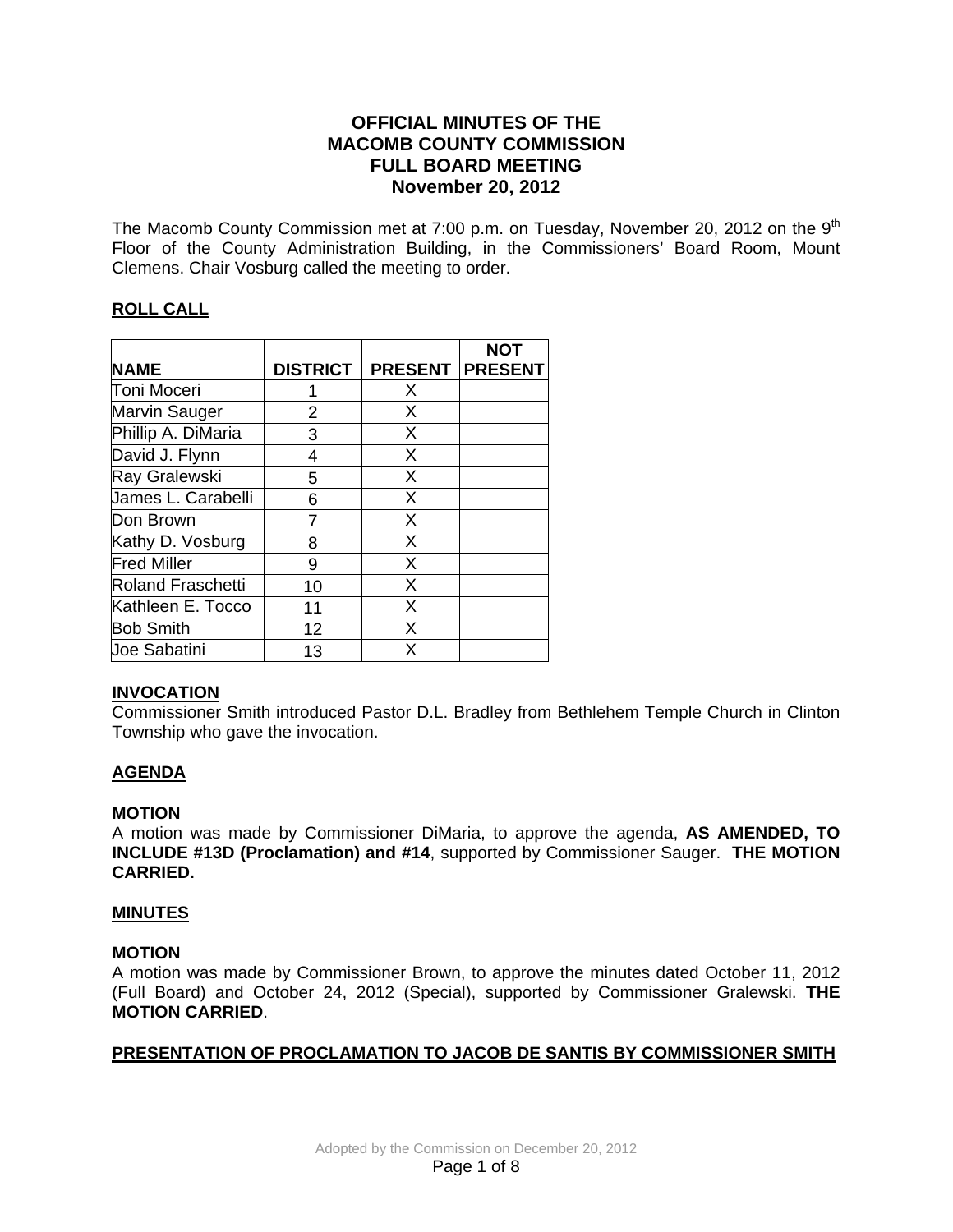## **PRESENTATION OF PROCLAMATION TO GRACE SHORE BY COMMISSIONER MILLER**

Ms. Shore was not present to receive proclamation.

#### **PUBLIC PARTICIPATION**

Gloria Haller, 260 Cass Ave, Mt. Clemens Pastor D.L. Bradley, 22645 Quinn Road, Clinton Township

## **HEALTH & HUMAN SERVICES COMMITTEE MEETING – November 13, 2012**

The clerk read the recommendation from the Health & Human Services Committee and a motion was made by Chair Moceri, supported by Vice-Chair Flynn, to adopt the committee recommendation:

**R12-082** Approve the purchase of one laptop computer, one docking station with monitor, keyboard and mouse, one flash drive, one Microsoft license and one notebook bag on wheels for Veterans Affairs at a cost not to exceed \$1,852.46; funding is available in the Veterans Affairs Capital Expense – Computer Equipment Funds; Further, a copy of this Board of Commissioners' action is directed to be delivered forthwith to the Office of the County Executive.

## **THE MOTION CARRIED.**

## **JUSTICE & PUBLIC SAFETY COMMITTEE MEETING – November 13, 2012**

The clerk read the recommendations from the Justice & Public Safety Committee and a motion was made by Chair DiMaria, supported by Vice-Chair Sabatini, to adopt the committee recommendations:

#### **R12-083** Approve the following:

Contract for police services between the County and the Village of New Haven for the sum of \$1,771,021, to be paid in equal monthly payments through the term of the contract at no cost to the County;

Renewal contract for police services for the Township of Harrison for the sum of \$4,216,720 to be billed monthly at no cost to the County;

Renewal contract for police services for the Township of Lenox for the sum of \$1,771,021 to be billed monthly at no cost to the County;

Renewal contract for police services for the Township of Macomb for the sum of \$9,731,316 to be billed monthly at no cost to the County;

Renewal contract for police services for the Township of Washington for the sum of \$2,951,704 to be billed monthly at no cost to the county;

Renewal contract for police services for the City of Mt. Clemens for the sum of \$7,248,045 to be billed monthly at no cost to the County and

Renewal contract for dispatch services for the City of Mt. Clemens for the sum of \$1,250,650 to be billed monthly at no cost to the County;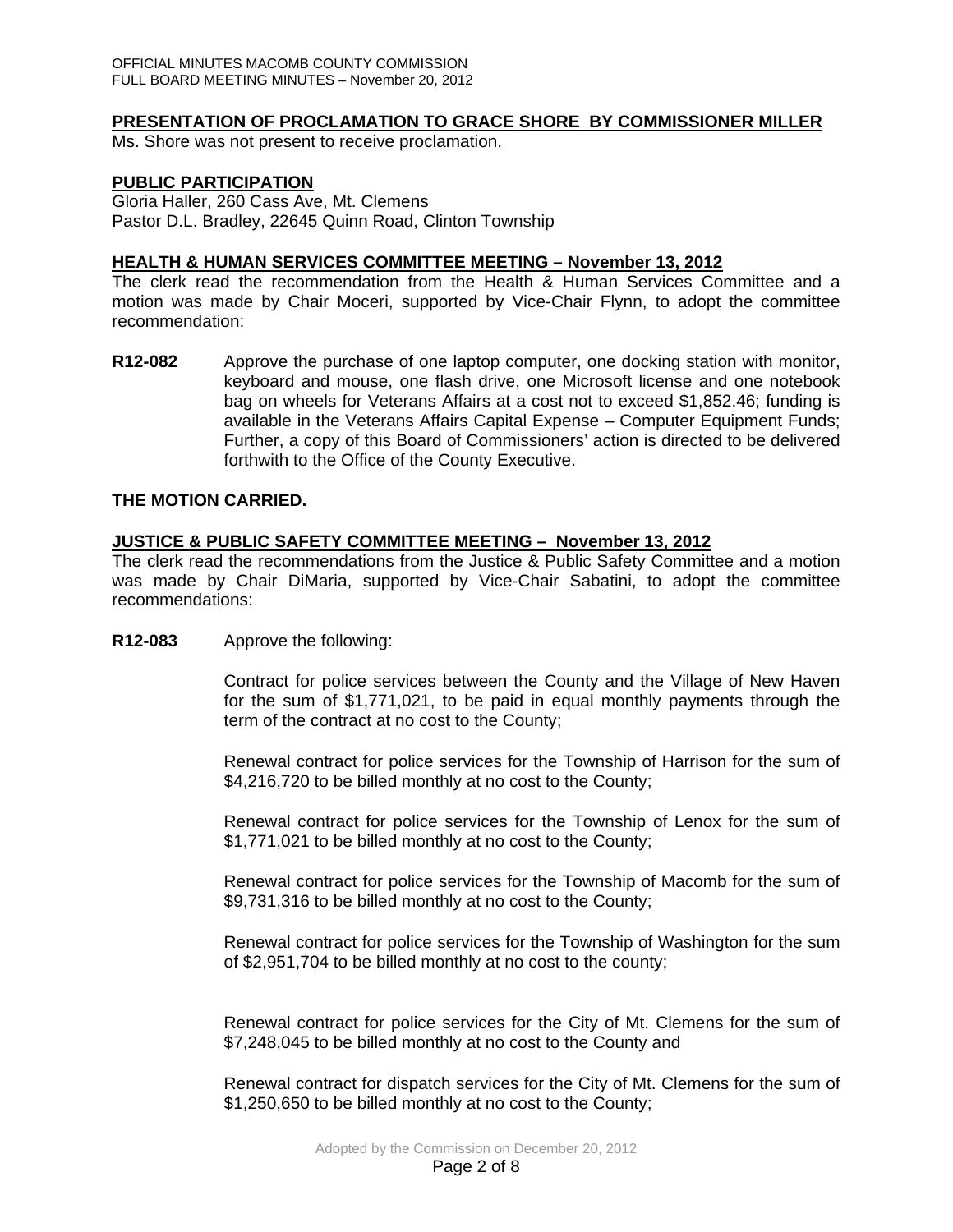Terms of the contracts are January 1, 2013 through December 31, 2015; Further, a copy of this Board of Commissioners' action is directed to be delivered forthwith to the Office of the County Executive.

- **R12-084** Approve the Emergency Management agreement between Macomb County and the City of Sterling Heights; Further, a copy of this Board of Commissioners' action is directed to be delivered forthwith to the Office of the County Executive.
- **R12-085** Approve the FY 2010, FY 2011 and FY 2012 Homeland Security Grant Program Inter-Local Funding Agreements with the City of Detroit, Monroe County, Oakland County, St. Clair County, Washtenaw County and Wayne County; Further, a copy of this Board of Commissioners' action is directed to be delivered forthwith to the Office of the County Executive.

## **THE MOTION CARRIED.**

## **BOARD OPERATIONS COMMITTEE MEETING – November 13, 2012**

The clerk read the recommendation from the Board Operations Committee and a motion was made by Chair Tocco, supported by Vice-Chair Carabelli, to adopt the committee recommendation:

**R12-086** Concur with the Macomb County Community Mental Health Board and approve the appointment of Krista Willette, Director of Family Health Services, to the Substance Abuse Advisory Council for a three year term expiring August 31, 2015; Further, a copy of this Board of Commissioners' action is directed to be delivered forthwith to the Office of the County Executive.

# **THE MOTION CARRIED.**

# **FINANCE COMMITTEE MEETING – November 19, 2012**

The clerk read the recommendations from the Finance Committee and a motion was made by Chair Brown, supported by Vice-Chair Miller, to adopt the committee recommendations:

Commissioner Miller asked to separate Item #1. There were **NO** objections.

**R12-088** Approve the following recommendations from the 11-13-12 Health & Human Services Committee meeting:

> Increase in budgeted revenues and expenditures in the 2012/2013 Macomb County Community Services Agency's Head Start non-federal fund in the amount of \$7,463.06;

> Budgeted revenues and expenditures in the 2012/2013 Macomb County Community Services Agency's Head Start Non-Federal Program in the net amount of \$28,126;

> Increase in budgeted revenues and expenditures in the 2012/2013 Macomb County Senior Nutrition Program's Home Delivered Meals-Additional Resources fund in the net amount of \$15,430.50;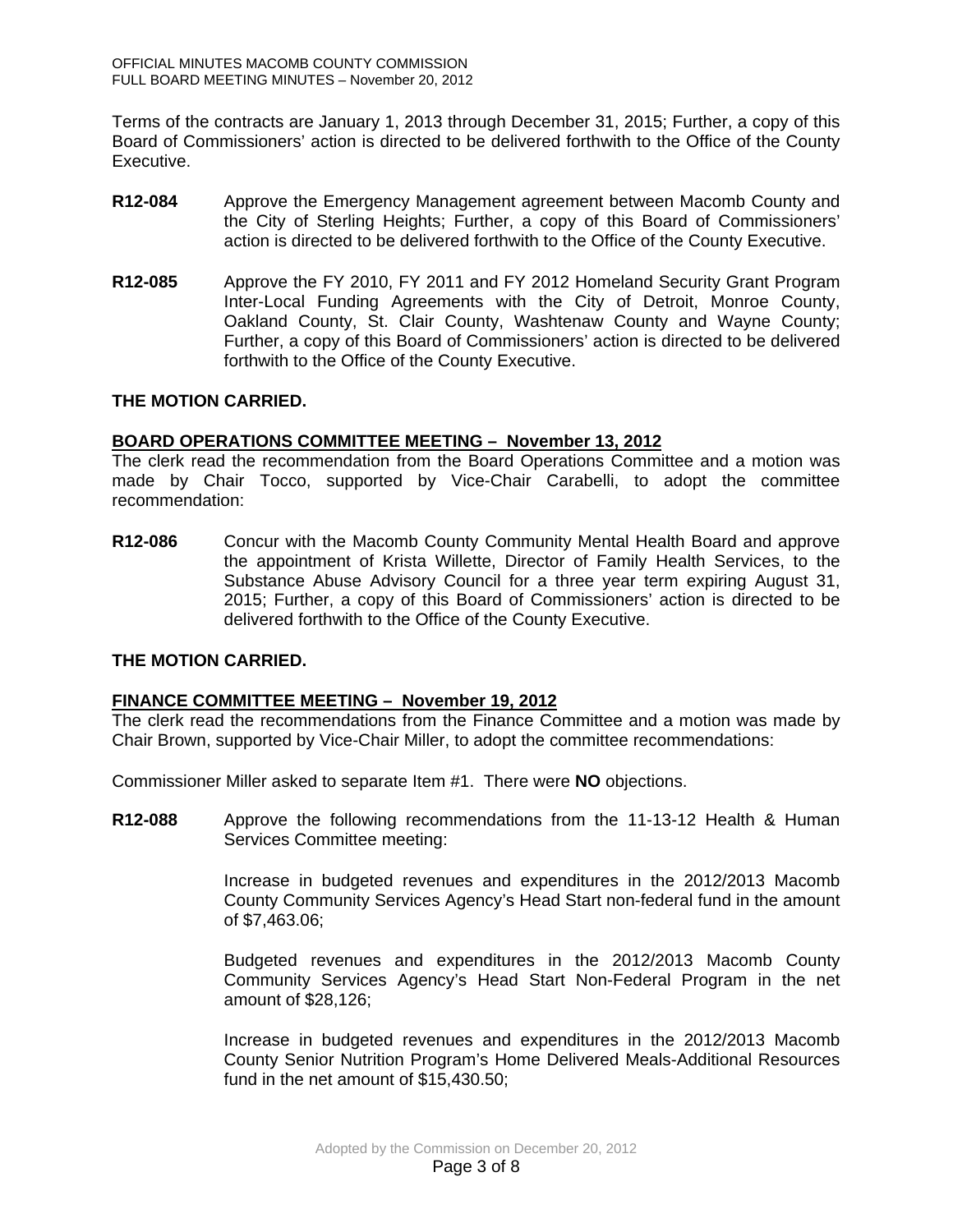Increase in budgeted revenues and expenditures in the 1012/2013 Macomb County Community Services Agency's Weatherization Energy Optimization (EO) fund in the net amount of \$200,000, bringing the total budget to \$240,000;

Increase in budgeted revenues and expenditures in the 2012/2013 Macomb County Community Services Agency's Weatherization Assistance fund in the net amount of \$256,100, bringing the total grant to \$552,500;

Increase in budgeted revenues and expenditures in the 2012/2013 Macomb County Community Services Agency's fund in the net amount of \$27,100;

Increase in budgeted revenues and expenditures in the 2012/2013 Macomb County Community Services Agency's Senior Nutrition fund in the net amount of \$8,375, which includes \$1,675 in matching dollars;

Increase in budgeted revenues and expenditures in the 2012/2013 Health Grant fund in the net amount of \$49,783.35 to account for the receipt of a Michigan Department of Environmental Quality Community Pollution Prevention Grant and for the carry-over of funds from the 2012 National Association of County and City Health Officials Medical Reserve Corps Grant;

Changes in budgeted revenues and expenditures in the 2012/2013 Health Grant fund in the net amount of \$174,538 to account for differences between the final amounts awarded and the amounts included in the 2012/2013 budget approved by the Board of Commissioners in September 2012;

Adjustment in budgeted revenues and expenditures in the 2012 calendar year budget in the net amount of \$1,629,636 to account for the value of vaccines shipped to the Health Department by the federal government through the State of Michigan;

Further, these budget actions address budgetary issues only. They do not constitute the commission's approval of any county contract. If a contract requires commission approval under the County's Contracting Policy or the County's Procurement Ordinance, such approval must be sought separately; Further, a copy of this Board of Commissioners' action is directed to be delivered forthwith to the Office of the County Executive. (**Roll call vote at Committee**: Yes-Carabelli, Fraschetti, Gralewski, Sabatini, Sauger, Smith and Vosburg; No-Flynn, Moceri, Tocco, Miller and Brown)

**R12-089** Approve a budget amendment for the Veterans Services Department to satisfy the need caused by the reallocation of operating funds to the special needs account totalling \$57,396; these additional funds were required to continue the operation of the Macomb County Veterans Relief Fund and were supplied through the veterans millage; the amount needed to be realigned is \$40,141 and will come from a surplus in salaries & wages and fringe benefits due to an unfilled position in the department; the funds will be distributed in the following manner: per diems-non payroll, \$1,200; books, \$1,526; burial allowance, \$9,000; grave marker allowance, \$1,000; travel-local mileage, \$1,500; printing and reproduction, \$865; special needs, \$25,000 and miscellaneous, \$50; further, this budget action addresses budgetary issues only. It does not constitute the commission's approval of any county contract. If a contract requires commission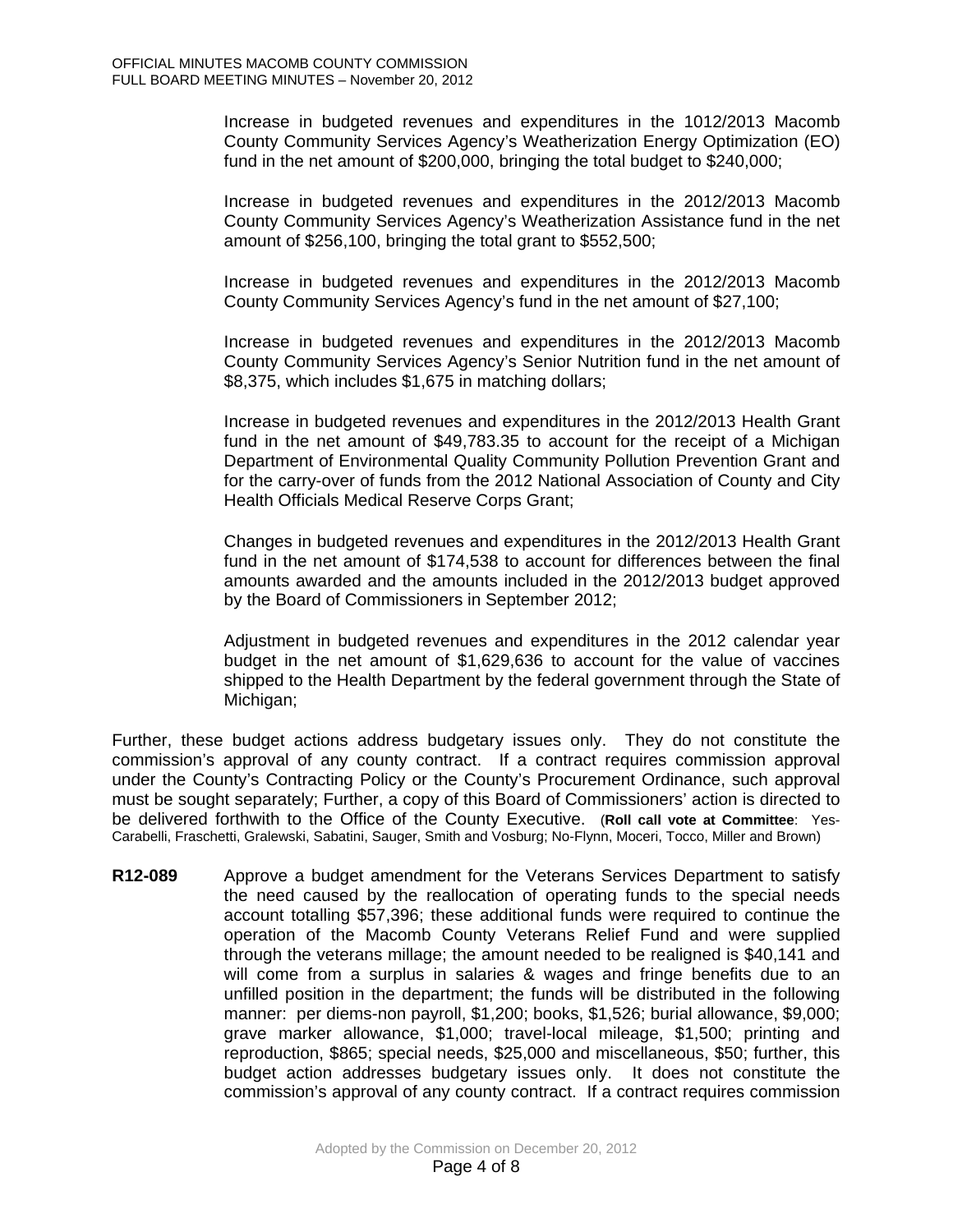approval under the county's contracting policy or the county's procurement ordinance, such approval must be sought separately; Further, a copy of this Board of Commissioners' action is directed to be delivered forthwith to the Office of the County Executive.

**R12-090** Approve the following recommendations from the 11-13-12 Justice & Public Safety Committee meeting:

> 2012 budget amendment for Fund 350 for the 2010 Homeland Security Grant Program Regional Fiduciary Grant in the net amount of \$9,415,370.32;

> Increase in the FY 2013 budgeted state revenues and expenditures of the Macomb County Adult Drug Court in the amount of \$5,000 to account for the difference between the final amount awarded by the Michigan Drug Court Grant Program and the amount included in the FY 2013 budget adopted by the Board of Commissioners in September 2012; the budgeted line item being increased is substance abuse treatment and

> Amend the budget for an increase in state revenue and related expenses in the amount of \$20,000 to support juvenile drug court operations.

Further, these budget actions address budgetary issues only. They do not constitute the commission's approval of any county contract. If a contract requires commission approval under the county's contracting policy or the county's procurement ordinance, such approval must be sought separately; Further, a copy of this Board of Commissioners' action is directed to be delivered forthwith to the Office of the County Executive.

**R12-091** Approve the following recommendations from the 11-19-12 Economic Development Committee meeting:

> Amendment to the FY 2012/2013 budget for the Macomb County Department of Roads to transfer \$70,000 from the fund balance to complete repairs to the elevator at 117 South Groesbeck building (fund balance of \$41,926,999 estimated for FY end on 9/30/13). National Elevator Consultants, Inc., the county's elevator consultant, will prepare bid specifications and monitor repairs at a cost of \$7,200; the project will be publicly advertised and bid, with award to the lowest qualified bidder; the estimated cost of the repair is \$60,653 (estimate submitted by Thyssen Krupp, with whom Department of Roads has a contract with for elevator maintenance);

> Amendment to the FY 2012/2013 budget for the Macomb County Department of Roads in the amount of \$1,342,432 to recognize audit adjustment to FY 2010 State Maintenance Contract (\$500,000 in capital equipment line item and \$842,432 in construction and maintenance expenditure line item) and

> Increase in 2012 budgeted revenues and expenditures in the Macomb County Department of Planning & Economic Development as a result of the need to expend the entire NSP3 grant allocation of \$2,536,817 in 2013; the project will be completed by July 2013 and the county must have access to the entire amount of funding available in order to pay for these costs.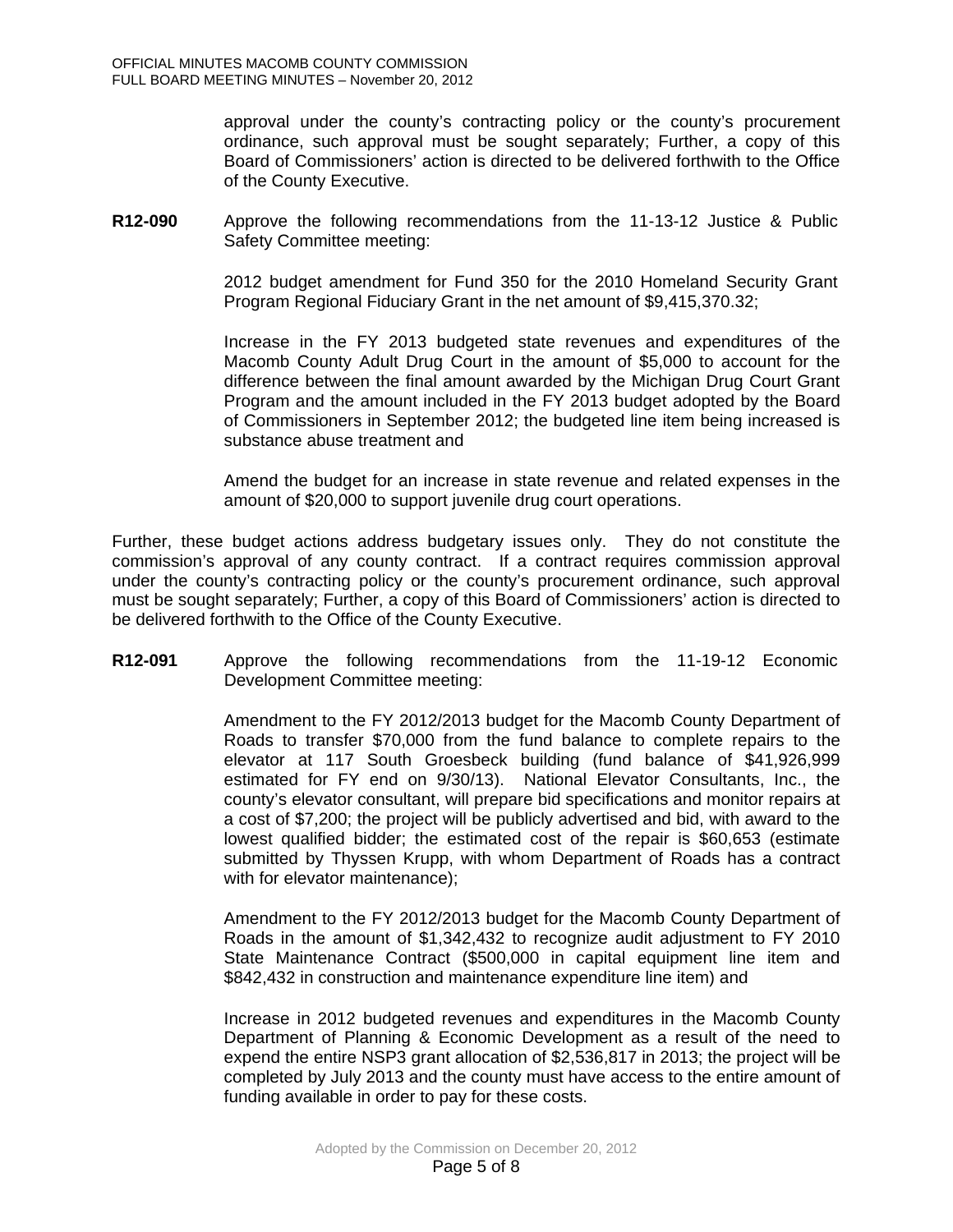OFFICIAL MINUTES MACOMB COUNTY COMMISSION FULL BOARD MEETING MINUTES – November 20, 2012

Further, these budget actions address budgetary issues only. They do not constitute the commission's approval of any county contract. If a contract requires commission approval under the county's contracting policy or the county's procurement ordinance, such approval must be sought separately; Further, a copy of this Board of Commissioners' action is directed to be delivered forthwith to the Office of the County Executive.

# **THE MOTION CARRIED.**

## **SEPARATED MOTION**

**R12-087** Approve a one year agreement between Civil Staffing Resources, LCC and the Macomb County Sheriff's Office for the operation of the Sheriff's Civil Division; Further, a copy of this Board of Commissioners' action is directed to be delivered forthwith to the Office of the County Executive. (**Roll call vote at Committee**: Yes-Carabelli, Fraschetti, Gralewski, Sabatini, Sauger, Smith and Vosburg; No-Flynn, Moceri, Tocco, Miller and Brown)

A roll call vote was taken: Voting yes was: Sauger, DiMaria, Gralewski, Carabelli, Vosburg, Fraschetti, Smith and Sabatini. There were 8 Yes votes. Voting no was: Moceri, Flynn, Brown, Miller and Tocco. There were 5 No votes.

# **THE SEPARATED MOTION CARRIED.**

# **CORRESPONDENCE FROM EXECUTIVE**

None

# **RESOLUTIONS**

# **MOTION**

A motion was made by Commissioner Flynn, to adopt Resolution #12-22: Requiring Additional Line Items and Information from the County Executive, with the following amendments:

**Add** under #1., Salaries:

 *-Managers & Supervisors -Professional Support -Clerical*

Also **delete** the following text:

 *Also include Schedule by Position Type -Department Head -Managers -Supervisors -Professional Staff -Clerical Staff*

supported by Commissioner Tocco. **THE MOTION CARRIED.**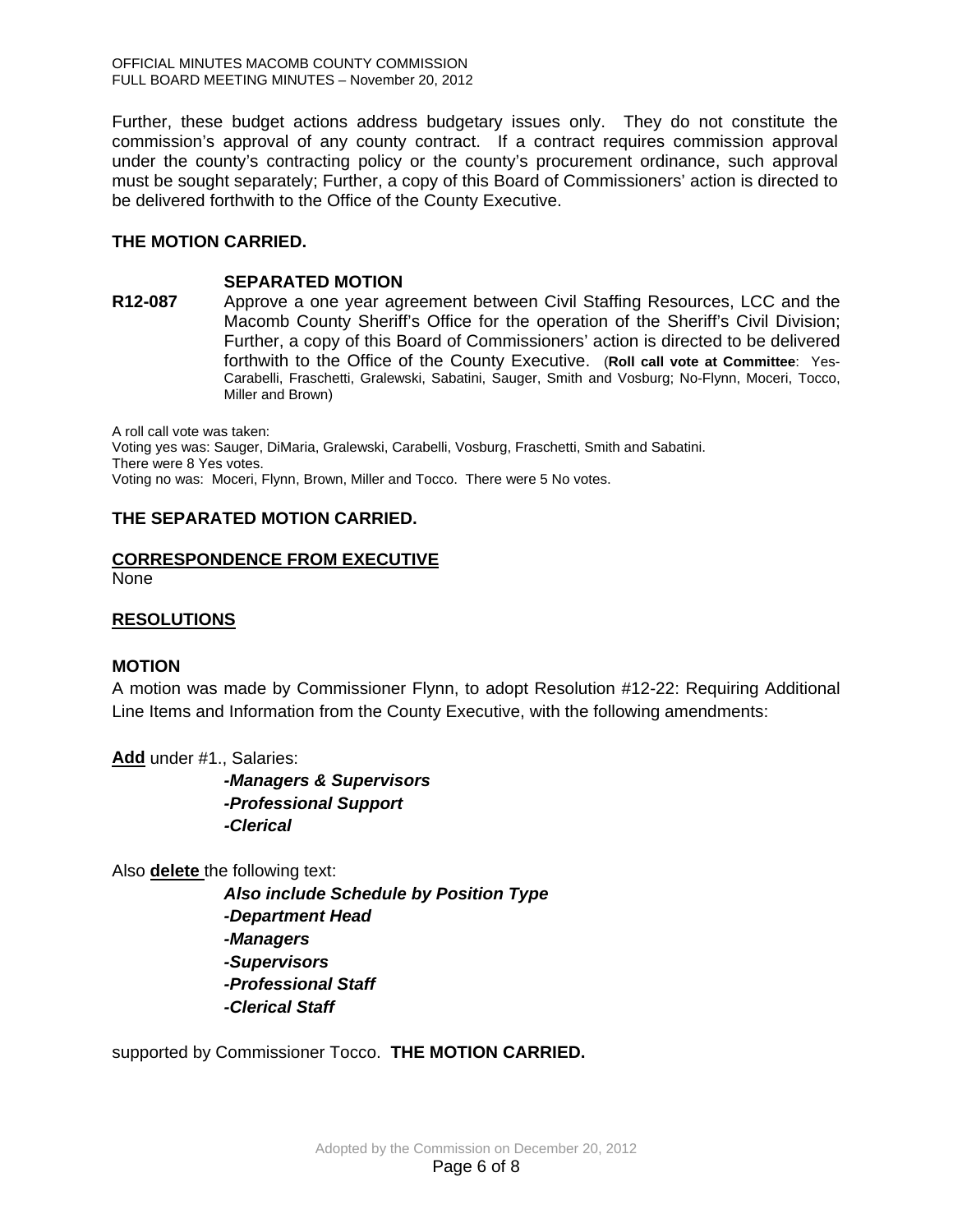# **PROCLAMATIONS**

# **MOTION**

A motion was made by Commissioner DiMaria, to adopt the following Proclamations, supported by Commissioner Miller.

| Proc. #12-41 | Commending Macomb County Chamber on Being Chosen the 2012<br>Outstanding Chamber of the Year, (offered by Miller; recommended by Finance<br>Committee on 11-19-12) |  |  |
|--------------|--------------------------------------------------------------------------------------------------------------------------------------------------------------------|--|--|
| Proc. #12-42 | Commending Grace Shore on Receiving the Michigan Chamber<br>Professional Award, (offered by Miller; recommended by Finance Committee on 11-<br>$19-12$             |  |  |
| Proc. #12-43 | Commending Logen Okoniewski on the Honor of Becoming an Eagle<br>Scout, (offered by Brown; recommended by Finance Committee on 11-19-12)                           |  |  |
| Proc. #12-44 | Rebuking Hate Speech, (offered by Miller)                                                                                                                          |  |  |

# **THE MOTION CARRIED.**

# **REQUEST TO PURCHASE PREVIOUS MILITARY SERVICE TIME**

#### **MOTION**

A motion was made by Commissioner DiMaria, to authorize Ronald Pomaville to purchase 60 months of military service time in the Macomb County Employees Retirement System under State Law MCLA 46.12a(14), supported by Commissioner Sauger.

#### **THE MOTION CARRIED.**

#### **NEW BUSINESS**

Commissioner Fraschetti spoke about contracts with the DIA that were signed.

#### **PUBLIC PARTICIPATION**

Mike Salyers, 14206 Lacavera Drive, Sterling Heights

# **ROLL CALL**

| <b>NAME</b>        | <b>DISTRICT PRESENT</b> | <b>NOT</b><br><b>PRESENT</b> |
|--------------------|-------------------------|------------------------------|
| Toni Moceri        |                         |                              |
| Marvin Sauger      |                         |                              |
| Phillip A. DiMaria | x                       |                              |
| David J. Flynn     |                         |                              |
| Ray Gralewski      |                         |                              |
| James L. Carabelli |                         |                              |